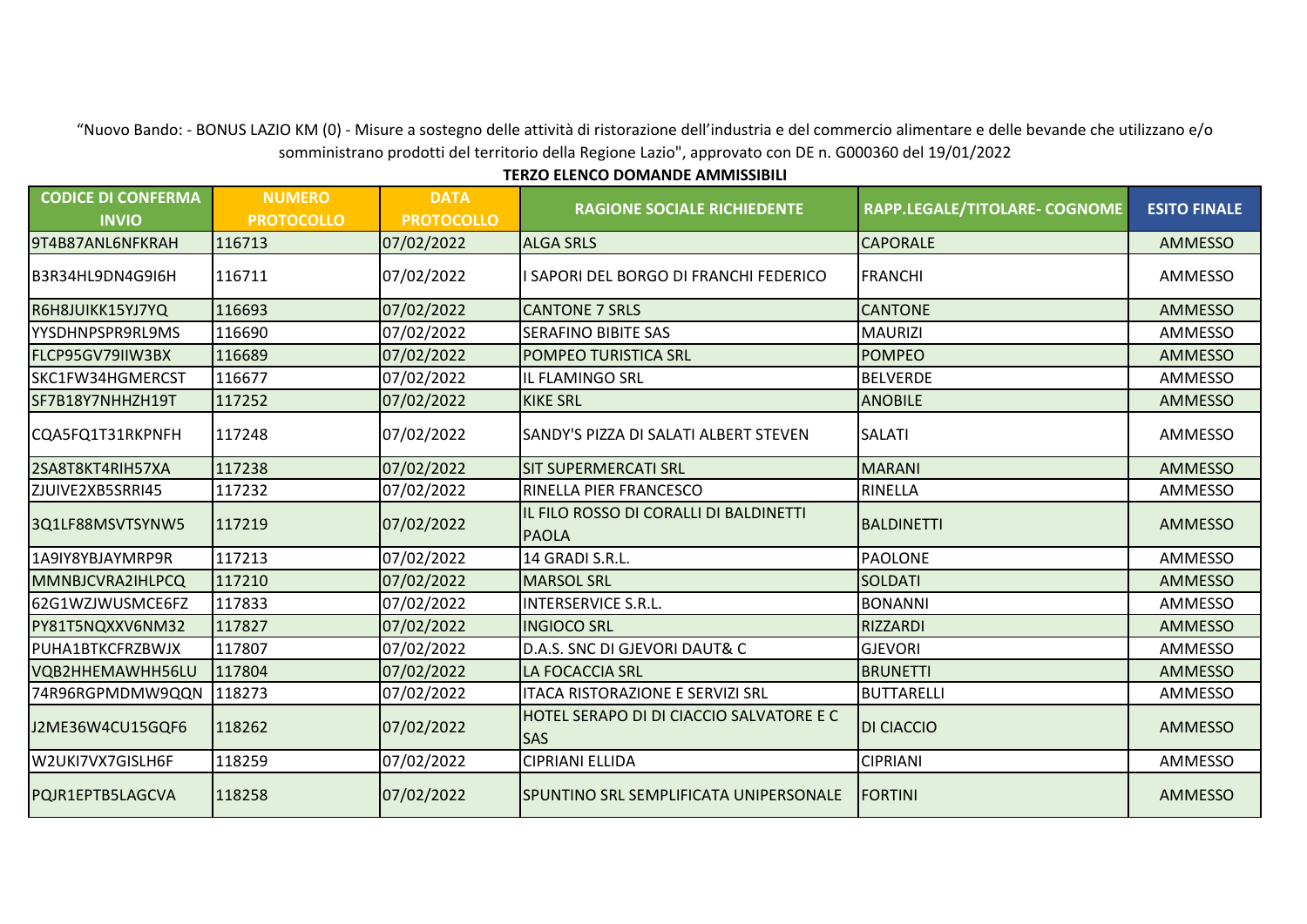| CDJUK32JI4G5IF6G        | 118248 | 07/02/2022 | IL VINAIETTO SNC DI MINISTERI E MACCIONE                            | <b>MINISTERI</b>    | AMMESSO        |
|-------------------------|--------|------------|---------------------------------------------------------------------|---------------------|----------------|
| CGQWU3DF4EGIAJM5        | 118244 | 07/02/2022 | <b>KIKE SRL</b>                                                     | <b>ANOBILE</b>      | <b>AMMESSO</b> |
| 5J5HCYPITNMPS3Q1        | 118241 | 07/02/2022 | <b>SGM SUPERMERCATI SRL</b>                                         | <b>STOCCHI</b>      | <b>AMMESSO</b> |
| LN814VBFHZGVSMAL        | 118237 | 07/02/2022 | <b>PARIOLI FOOD S.R.L</b>                                           | <b>DI GIUSEPPE</b>  | <b>AMMESSO</b> |
| 8T5W9D7KW4AMVZEV        | 118236 | 07/02/2022 | LA CORTE SRL                                                        | <b>GRILLOTTI</b>    | AMMESSO        |
| GDERXEEUBYD8FVLT        | 118235 | 07/02/2022 | <b>ANNA SRL</b>                                                     | <b>CAROSELLI</b>    | AMMESSO        |
| 7QQGEAIEQXSB1PBD        | 118233 | 07/02/2022 | <b>MOLOTOV SRLS</b>                                                 | PERIN               | AMMESSO        |
| 7V73A8GD63P3AW22        | 118230 | 07/02/2022 | BAR ITALIA GELATERIA SAS DI CASALVIERI<br><b>GRAZIELLA &amp; C.</b> | <b>CASALVIERI</b>   | <b>AMMESSO</b> |
| 2N7L4IVDLA56Y9UN        | 118227 | 07/02/2022 | CELESTINA ALLA CAMILUCCIA SRL                                       | <b>DI GIUSEPPE</b>  | AMMESSO        |
| <b>TKPHZVANNIWLKGAS</b> | 118222 | 07/02/2022 | LUDO 2000 SAS DI MASCI A. E C.                                      | <b>MASCI</b>        | <b>AMMESSO</b> |
| EMDJBHHIQJ9FHED7        | 118570 | 07/02/2022 | <b>LABORATORIO MNS SRL</b>                                          | <b>SCHIRRIPA</b>    | AMMESSO        |
| 2V5HTEMBIZLF6HFE        | 118220 | 07/02/2022 | VINOTECA NAZIONALE DI MARCO PARENZA                                 | <b>PARENZA</b>      | AMMESSO        |
| CH6Z66B38E8Q27CU        | 118558 | 07/02/2022 | TUCANO DI DI RUSSO PIERA & C SAS                                    | DI RUSSO            | <b>AMMESSO</b> |
| VYBWLAB6JUTWVZ1Q        | 118552 | 07/02/2022 | PROJECT 23 S.R.L.                                                   | <b>FRANCAVIGLIA</b> | <b>AMMESSO</b> |
| 8SYWQ7F6ZUI55IYE        | 118549 | 07/02/2022 | <b>ARCO SRL</b>                                                     | <b>GALIMBERTI</b>   | <b>AMMESSO</b> |
| 3D85ITGKIJP7Z25G        | 118544 | 07/02/2022 | <b>BAR NATALE SNC</b>                                               | <b>BRENCI</b>       | <b>AMMESSO</b> |
| 15JGRURKIY6T8DH2        | 118535 | 07/02/2022 | ASS.CULTURALE L'ANGOLO DI VIN@MOR                                   | <b>PRESTA</b>       | AMMESSO        |
| 2TBLYK2LY8XN1GDD        | 118524 | 07/02/2022 | <b>TRASTEVERE FOOD SRL</b>                                          | <b>DI GIUSEPPE</b>  | <b>AMMESSO</b> |
| UKIE15ABVMNUMIG1        | 118523 | 07/02/2022 | <b>CENCI RICCARDO</b>                                               | <b>CENCI</b>        | AMMESSO        |
| 9ZE7KH7X15T4973L        | 118522 | 07/02/2022 | <b>ANGELINO AI FORI SNC</b>                                         | <b>GIRALDI</b>      | <b>AMMESSO</b> |
| HPKRU1B12ZBFPEXB        | 118521 | 07/02/2022 | <b>PANDORA SRL</b>                                                  | <b>MAGLIARI</b>     | <b>AMMESSO</b> |
| EDHQNA61G21HAXHE        | 118519 | 07/02/2022 | <b>DAMAGIA SNC</b>                                                  | <b>CASCIANO</b>     | <b>AMMESSO</b> |
| K3XUD7NY87B7NBIC        | 118518 | 07/02/2022 | <b>MACASSIA SRL</b>                                                 | PARLATI             | AMMESSO        |
| 24F85IY65DN19MN7        | 118517 | 07/02/2022 | <b>DIAMONDS SRL</b>                                                 | <b>SAVASTANO</b>    | <b>AMMESSO</b> |
| 7YRPN18Q6MM5T6KB        | 118816 | 07/02/2022 | VITERBOMIA DI TRINCIA MAURA                                         | <b>TRINCIA</b>      | <b>AMMESSO</b> |
| EE78YF3LXS3TG8XE        | 118513 | 07/02/2022 | LA BOTTE SRLS UNIPERSONALE                                          | <b>TANINGHER</b>    | <b>AMMESSO</b> |
| 58EBJPFMRQMBKQ94        | 118814 | 07/02/2022 | <b>SAT SUPERMERCATI SRL</b>                                         | <b>GRAZIANI</b>     | AMMESSO        |
| SZXBNWAYZS7KQ3T1        | 118813 | 07/02/2022 | <b>BROMA SRLS</b>                                                   | <b>FANTAUZZI</b>    | <b>AMMESSO</b> |
| XSI6UVXJ1DRC5DI2        | 118799 | 07/02/2022 | <b>SJF SRLS</b>                                                     | <b>MARIANI</b>      | <b>AMMESSO</b> |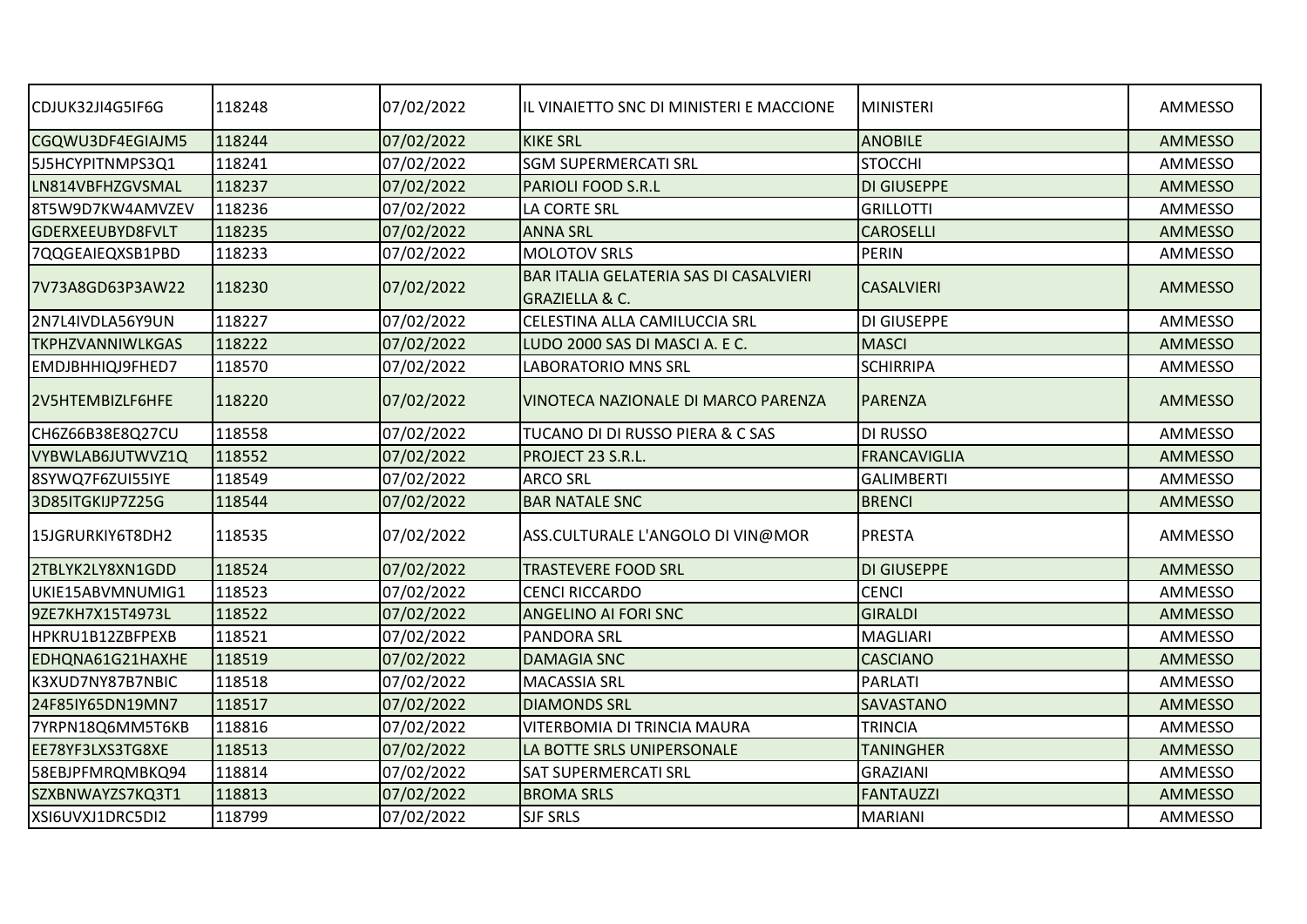| JSZUUWMD29I15PJA        | 118783 | 07/02/2022 | <b>MENU COMPANY SRL</b>                                          | GIZZI               | AMMESSO        |
|-------------------------|--------|------------|------------------------------------------------------------------|---------------------|----------------|
| 94V91KW9XMTPZRR7        | 118782 | 07/02/2022 | <b>ENOTECA TUSCIA S.A.S</b>                                      | <b>BISCETTI</b>     | AMMESSO        |
| Q369TABZMJDHZWWC        | 118775 | 07/02/2022 | <b>UNICO SRL</b>                                                 | <b>DI FELICE</b>    | <b>AMMESSO</b> |
| Q92UB1IRB5CH6PMX        | 118772 | 07/02/2022 | MAR91 SRLS                                                       | <b>RICCIO</b>       | AMMESSO        |
| EV4SYBIU95HEM8XF        | 118764 | 07/02/2022 | IL CHIOSCO SRL                                                   | <b>RIBACCHI</b>     | AMMESSO        |
| WGHGD2RV96EQS662        | 118763 | 07/02/2022 | <b>DAFU SRLS</b>                                                 | lxu                 | AMMESSO        |
| KWN38RZDX2W63JKD        | 118756 | 07/02/2022 | <b>LAMPO SRL</b>                                                 | <b>IPPOLITI</b>     | AMMESSO        |
| UPS3R3FEQ4CHMZU3        | 119020 | 07/02/2022 | <b>ENOTECA MOLINARI SAS</b>                                      | MOLINARI            | AMMESSO        |
| H38C9G5NKPJ948Y8        | 119013 | 07/02/2022 | SO.TER DI SOMMA FRANCESCO E C. SAS                               | <b>SOMMA</b>        | <b>AMMESSO</b> |
| ELJ2B9WNZDS5K1EP        | 119010 | 07/02/2022 | <b>AC EVENTI SRL</b>                                             | <b>CAPONE</b>       | AMMESSO        |
| 51T9UG5W3317R5EH        | 119002 | 07/02/2022 | PASTICCERIA TOTO DI CAPACI SALVATORE<br><b>DITTA INDIVIDUALE</b> | <b>CAPACI</b>       | AMMESSO        |
| AKSEVIIN28NU66X6        | 118998 | 07/02/2022 | HOTEL IDA DI DE ANTONIIS LIDIA E CUCCIA<br>LEONARDO S.N.C.       | <b>CUCCIA</b>       | AMMESSO        |
| 7XK1AEYY532SAR6X        | 118995 | 07/02/2022 | MA.MA. S.R.L.                                                    | <b>MARTELLA</b>     | AMMESSO        |
| KNAPWAUHXEEMU4KA        | 118993 | 07/02/2022 | EUROMARKET DISTRIBUZIONE SNC                                     | <b>PERRONE</b>      | AMMESSO        |
| <b>HPXW5KBXJBJYZPYU</b> | 118991 | 07/02/2022 | NIEVO AL 51 SRL                                                  | <b>SCOVACRICCHI</b> | <b>AMMESSO</b> |
| 8QPN69LHGJPVJRDD        | 118982 | 07/02/2022 | <b>ADL SRL</b>                                                   | <b>AVENALI</b>      | AMMESSO        |
| NSHMAQ4XC1BLEEXJ        | 119161 | 07/02/2022 | AVEBIRRA S.A.S. DI AVERSENTE CLEMENTE                            | <b>AVERSENTE</b>    | <b>AMMESSO</b> |
| MYN1GY28GAFD5Y14        | 119159 | 07/02/2022 | ARIANNA                                                          | PIETROLATI          | AMMESSO        |
| XJ3SQD75HB989PIY        | 119149 | 07/02/2022 | <b>DELIZIE &amp; ANTICHI SAPORI SRL S</b>                        | <b>LA PENNA</b>     | AMMESSO        |
| QPFDKS2CTZQG981Q        | 119147 | 07/02/2022 | <b>HEALTH FOOD SRL</b>                                           | <b>VOZNYUK</b>      | AMMESSO        |
| NE2IB24MPIK1EJ1H        | 119131 | 07/02/2022 | <b>GFC SRL</b>                                                   | <b>PELOSI</b>       | <b>AMMESSO</b> |
| KH8EAFN8BIDCY15I        | 119127 | 07/02/2022 | <b>ALSALOON SRL</b>                                              | <b>CARLETTI</b>     | AMMESSO        |
| K5RABLTU1K3IVESA        | 119125 | 07/02/2022 | <b>MADIMAR SRL</b>                                               | <b>MARASCA</b>      | AMMESSO        |
| ASVGT1KSL253QXQK        | 119123 | 07/02/2022 | HOTEL IDA DI DE ANTONIIS LIDIA E CUCCIA<br>LEONARDO S.N.C.       | <b>CUCCIA</b>       | AMMESSO        |
| JUY4X68PF1YMTWD6        | 119312 | 07/02/2022 | TRATTORIA I QUIRITI S.R.L.                                       | <b>DE MAIO</b>      | AMMESSO        |
| 6EIP28WPSPLJUB8P        | 119311 | 07/02/2022 | MARIANI GESTIONI TURISTICHE M.G.T. S.R.L.                        | <b>MARIANI</b>      | AMMESSO        |
| 9FMWPTX2L9FIQ8HH        | 119310 | 07/02/2022 | <b>ARICCIAINBOCCA SRL</b>                                        | <b>FERRANTI</b>     | <b>AMMESSO</b> |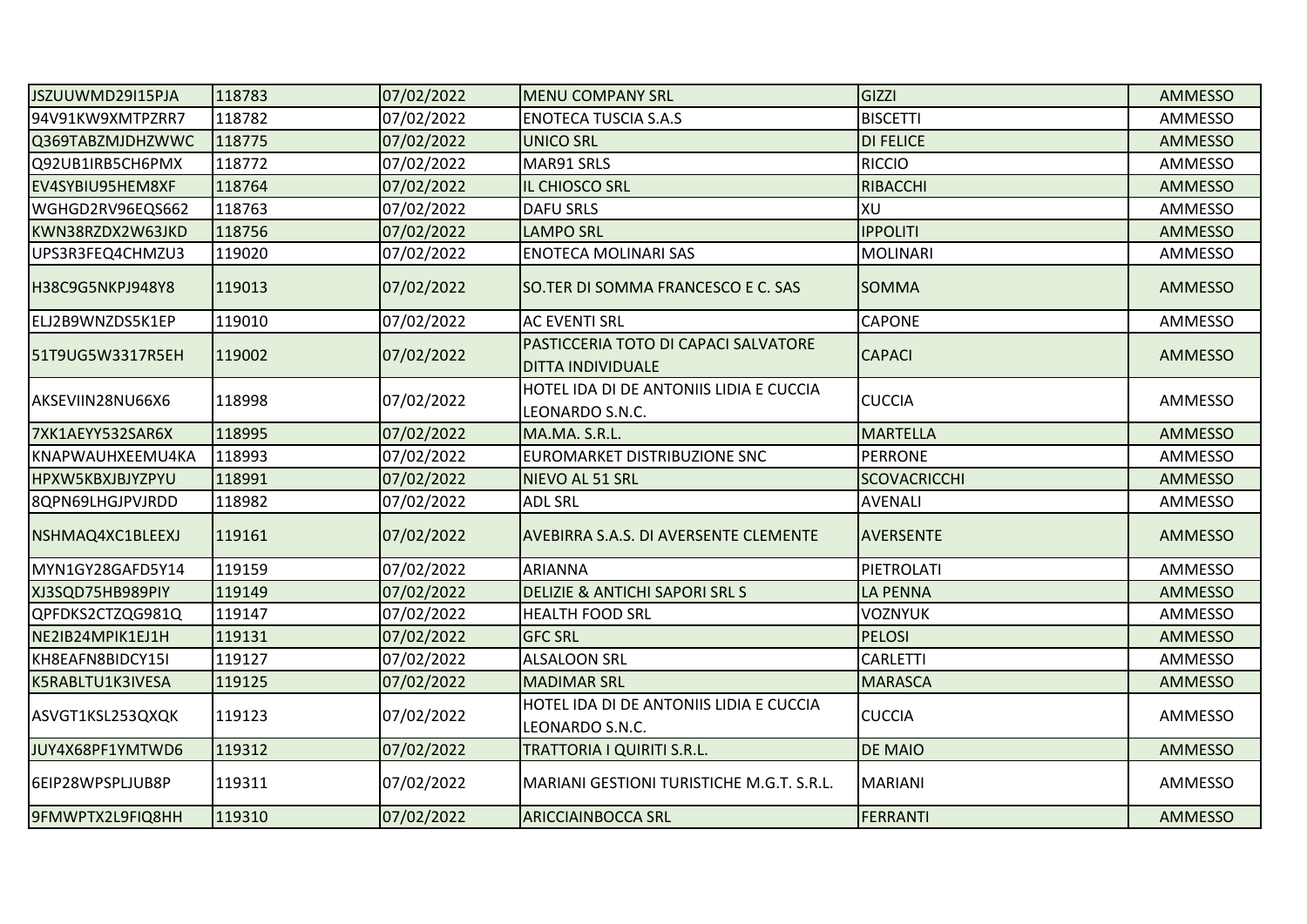| I7KSANKDFF7IZKME        | 119307 | 07/02/2022 | <b>MAROS SRL</b>                                     | <b>MARASCA</b>                    | AMMESSO        |
|-------------------------|--------|------------|------------------------------------------------------|-----------------------------------|----------------|
| VC42KHNREVQF4GP5        | 119302 | 07/02/2022 | <b>FESTINA LENTE SRL</b>                             | <b>BRACCIALI</b>                  | <b>AMMESSO</b> |
| KTB9G9F56ZAJRL3S        | 119296 | 07/02/2022 | <b>EL SRLS</b>                                       | <b>CORI</b>                       | AMMESSO        |
| QLCZ4QRWM4YW7FJ5        | 119295 | 07/02/2022 | <b>STIGLIANO SERVIZI SRL</b>                         | <b>GARGALLO DI CASTEL LENTINI</b> | <b>AMMESSO</b> |
| QDTEV1GNQ7DUFKWY        | 119294 | 07/02/2022 | <b>ROSSI UMBERTO</b>                                 | <b>ROSSI</b>                      | AMMESSO        |
| GVBG7LXMWZ7884RP        | 119288 | 07/02/2022 | <b>CARBOMAR SRL</b>                                  | <b>SUATONI</b>                    | <b>AMMESSO</b> |
| FD1JADSCE8IBTZ26        | 119284 | 07/02/2022 | PLURALE                                              | <b>ROMEO</b>                      | AMMESSO        |
| XU2THHT3LPM9LMTF        | 119283 | 07/02/2022 | <b>CM FARM SRLS</b>                                  | <b>ARPINI</b>                     | <b>AMMESSO</b> |
| NCSWK8JWRHMQU24X        | 119281 | 07/02/2022 | MATAXA S.R.L.                                        | <b>BARALDI</b>                    | AMMESSO        |
| T9GDAS7W4YK3E19W        | 119271 | 07/02/2022 | <b>FORSPIN SRL</b>                                   | <b>SPINOSA</b>                    | AMMESSO        |
| YE7FJTUNPGXJ2NW4        | 119265 | 07/02/2022 | PEPERONCINO E MIELE DI CASTRECHINI<br><b>ORIETTA</b> | <b>CASTRECHINI</b>                | AMMESSO        |
| SJT63GL45IQPRDCD        | 119434 | 07/02/2022 | RISTORANTE PXA DI GATTI DOMENICO                     | <b>GATTI</b>                      | <b>AMMESSO</b> |
| BLZXRX1KXRK7VKPU        | 119433 | 07/02/2022 | MATTUS S.R.L.                                        | <b>BARALDI</b>                    | AMMESSO        |
| 3FB4K6T2SGIAPFYU        | 119429 | 07/02/2022 | <b>ENOTEMA C&amp;C SRL</b>                           | <b>CALVARI</b>                    | <b>AMMESSO</b> |
| 8QHMZURVYJ4KR7MW        | 119427 | 07/02/2022 | LA CATENA SRL                                        | <b>MACERA</b>                     | AMMESSO        |
| 38TIBGJTVIX8WKBN        | 119424 | 07/02/2022 | PERCIBALLE GIANNINO                                  | PERCIBALLE                        | <b>AMMESSO</b> |
| 9GLD2F2PIDSZNW82        | 119421 | 07/02/2022 | HOP AND OAK S.R.L.S                                  | <b>CIATTAGLIA</b>                 | AMMESSO        |
| W5F8CC57Y6F49929        | 119417 | 07/02/2022 | JAMA SRL                                             | <b>SACCHETTO</b>                  | <b>AMMESSO</b> |
| 96IUMPQAGQC68X4H        | 119415 | 07/02/2022 | LAGO DI BOLSENA SRL A SOCIO UNICO                    | <b>PROIETTI</b>                   | AMMESSO        |
| QQT3CENLLSRCH3GI        | 119405 | 07/02/2022 | G.A.L.A.P. DI GIOVANNANGELI L. & C. SAS              | <b>GIOVANNANGELI</b>              | <b>AMMESSO</b> |
| 66N729AKQKYYBW8J        | 119404 | 07/02/2022 | <b>BUTTINELLI CARLO</b>                              | BUTTINELLI                        | AMMESSO        |
| KA1SJTMZDWP64HHG        | 119400 | 07/02/2022 | P.A.P. SRL                                           | PERUGINI                          | <b>AMMESSO</b> |
| ZFXICW3C2Q24JZP8        | 119398 | 07/02/2022 | QUESTO E QUELLO SAS DI COLANGELI FLAVIA E            | <b>COLANGELI</b>                  | AMMESSO        |
| TCXAMXWV684B1CRF        | 119395 | 07/02/2022 | <b>A&amp;M GROUP SRL</b>                             | <b>AVAGLIANO</b>                  | <b>AMMESSO</b> |
| 7LSI1ED12FJRE4VY        | 119391 | 07/02/2022 | <b>VENTITREOTTO SRL</b>                              | <b>SPINA</b>                      | AMMESSO        |
| <b>7IPIPKYZTLH2SKEY</b> | 119385 | 07/02/2022 | DI RIENZO MICHELE E FIGLI 2 SRL                      | DI RIENZO                         | <b>AMMESSO</b> |
| CKJLWZHB3FJMLR33        | 119629 | 07/02/2022 | <b>SERRABELLI SRL</b>                                | <b>ALTOBELLI</b>                  | AMMESSO        |
| DBRZAM1E9CH99I8H        | 119627 | 07/02/2022 | LA FAMILIARE FRATELLI DAVATO SRL                     | <b>DAVATO</b>                     | <b>AMMESSO</b> |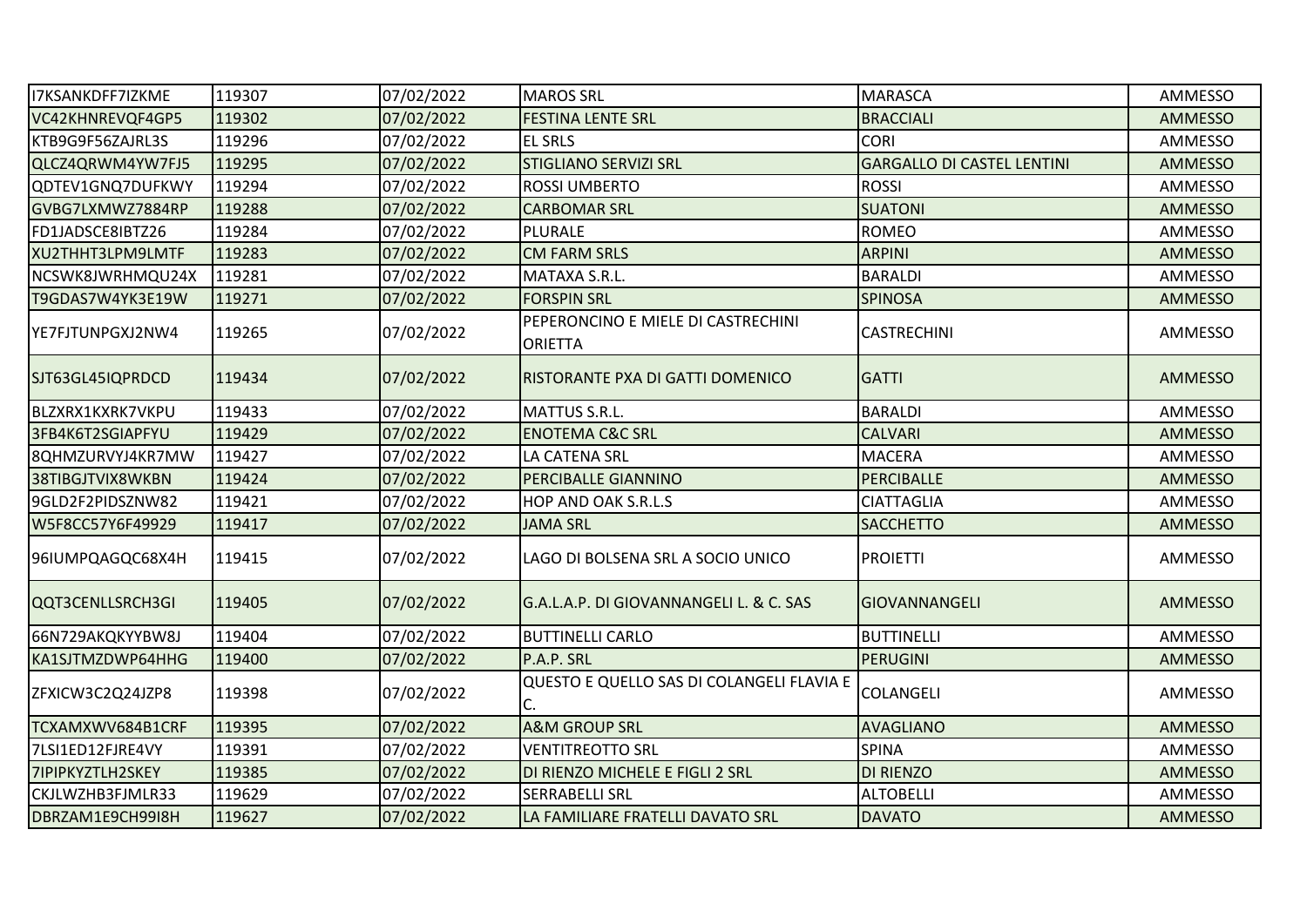| C6CQF26ZGT1WQ6ZR | 119730 | 07/02/2022 | <b>CELAF GROUP SRLS</b>                                      | <b>INNOCENTE</b>   | AMMESSO        |
|------------------|--------|------------|--------------------------------------------------------------|--------------------|----------------|
| YTR65F664WU7Z2NU | 119726 | 07/02/2022 | <b>RISTORANTE DA FAUSTO</b>                                  | <b>FERRANTE</b>    | <b>AMMESSO</b> |
| AQBMYHWX2F7XP8PX | 120134 | 07/02/2022 | TORREFAZIONE ADRIATICA DEI F.LLI BERTINI<br>S.R.L.           | <b>BERTINI</b>     | AMMESSO        |
| 1IR4JS64H3N56I7E | 120132 | 07/02/2022 | ROMANE' S.R.L.                                               | <b>AMBROSETTI</b>  | <b>AMMESSO</b> |
| YLVQ839ALYBMSE1S | 120131 | 07/02/2022 | <b>ALPA RES SRL</b>                                          | PERUGINI           | AMMESSO        |
| 6XDET7FATQYTTMQY | 120130 | 07/02/2022 | LE DUE LUNE ROMA SRL                                         | <b>BUCCI</b>       | AMMESSO        |
| 1MZFN3PUZK5Q84HX | 120340 | 07/02/2022 | <b>TESLA SRL</b>                                             | <b>GIGLIETTI</b>   | AMMESSO        |
| VI1D6ETS48ASCZR5 | 120334 | 07/02/2022 | LES ETOILES SRL                                              | <b>MENCUCCI</b>    | AMMESSO        |
| IXTSXMQCZFBXK2KU | 120331 | 07/02/2022 | LAYLA 71 SRL                                                 | <b>COLASANTI</b>   | AMMESSO        |
| SYKV6WCHPV7YJEJM | 120330 | 07/02/2022 | PARK HOTEL SERVICE SRL                                       | <b>LEPORI</b>      | AMMESSO        |
| 62ZAFTGPSC2VJTBF | 120327 | 07/02/2022 | SOUNDFOOD S.R.L.S.                                           | <b>GIGLIETTI</b>   | AMMESSO        |
| 78UIGVDSDXFX73SU | 120473 | 07/02/2022 | <b>BONCI SRL</b>                                             | <b>BONCI</b>       | <b>AMMESSO</b> |
| FN2WHTSDCAE4ALXP | 120470 | 07/02/2022 | <b>LUMI SRLS</b>                                             | PIPIRIGEANU        | AMMESSO        |
| QZFCGWFXLFWP8A9Z | 120465 | 07/02/2022 | <b>BIRRIFUGIO DI FRASCA STEFANO</b>                          | <b>FRASCA</b>      | <b>AMMESSO</b> |
| 7NXJ3LHY6JRPRKZZ | 120462 | 07/02/2022 | PAUSA PANINO SRLS                                            | <b>PERROTTA</b>    | AMMESSO        |
| Y5RNSII1VXVNU57P | 120553 | 07/02/2022 | MATE S.R.L.                                                  | <b>SCORDINO</b>    | AMMESSO        |
| 2J4XVJQIPQ9BXKDK | 120552 | 07/02/2022 | F.A.B. SRLS                                                  | <b>MASTRANTONI</b> | AMMESSO        |
| EZM7FKMP188NF6BY | 120548 | 07/02/2022 | ESCOPAZZO S.A.S. DI GIANLUCA DI<br><b>PAOLANTONIO</b>        | DI PAOLANTONIO     | <b>AMMESSO</b> |
| N6K4TQ2NE5Z3IXIK | 120630 | 07/02/2022 | <b>JOLLY SRL</b>                                             | <b>NATALI</b>      | AMMESSO        |
| 5B3BJAEF7F6ICNN5 | 120626 | 07/02/2022 | <b>SEA FISH SRL</b>                                          | DI CAMILLO         | AMMESSO        |
| BSV96FCZNAZFM5YM | 120735 | 07/02/2022 | COPACABANA BEACH SRL                                         | PROPOLI            | AMMESSO        |
| L8KXHJXD4IMS6YSY | 120732 | 07/02/2022 | JOLLY VALENTANO S.R.L. SEMPLIFICATA                          | <b>NATALI</b>      | AMMESSO        |
| CFQ3H11C2NKUP9PC | 120842 | 07/02/2022 | JOLLY MARKET CANINO SRL UNIPERSONALE                         | <b>RICCI</b>       | AMMESSO        |
| CQDW62YC32DBUJ16 | 120894 | 07/02/2022 | TUCANO DI DI RUSSO PIERA & C SAS                             | <b>DI RUSSO</b>    | <b>AMMESSO</b> |
| 4NP6LPCAHGJH8ZH2 | 120910 | 07/02/2022 | <b>BARAVIN SRL</b>                                           | <b>CIUCCI</b>      | AMMESSO        |
| 15Q7YMGS83FN4FHG | 120916 | 07/02/2022 | <b>TRECAFFÈ SRL</b>                                          | <b>MERIGGIANI</b>  | AMMESSO        |
| 8PD6FQHRV88SF8W5 | 120927 | 08/02/2022 | RISTORANTE VILLA DEL POGGIO SNC - F.LLI<br>MATTACOLA F. E G. | <b>MATTACOLA</b>   | AMMESSO        |
| VC4L2SUV83LY7XB8 | 122708 | 08/02/2022 | PIZZA E TATA ROMA SRL                                        | <b>BLASILLI</b>    | AMMESSO        |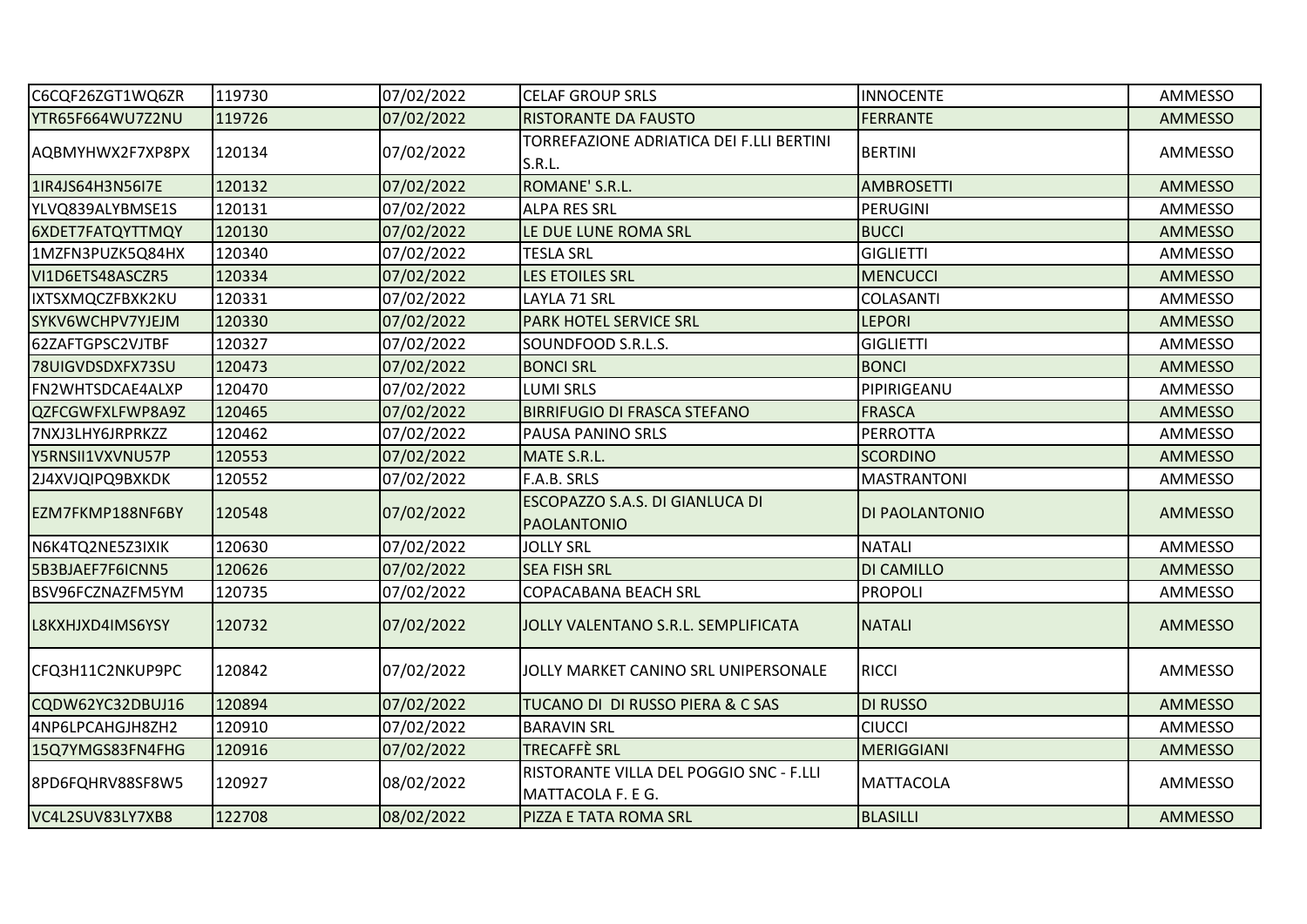| <b>FVSYGEF9QMEXQDR3</b> | 122705 | 08/02/2022 | BAR CASTELLO S.N.C. DI D'ANGELIS MARCO &                | <b>D'ANGELIS</b>   | AMMESSO        |
|-------------------------|--------|------------|---------------------------------------------------------|--------------------|----------------|
| C3I9HICIL5DWXCN8        | 122699 | 08/02/2022 | <b>AUGUSTI ROBERTO</b>                                  | <b>AUGUSTI</b>     | <b>AMMESSO</b> |
| TZRKYLHQ3LD4PVSR        | 122697 | 08/02/2022 | <b>IVOS BAR ENOTECA SRLS</b>                            | <b>MAGRINI</b>     | AMMESSO        |
| 9B716FAB4HH3T5M9        | 123510 | 08/02/2022 | <b>LODI TUR SRL</b>                                     | <b>LODI</b>        | AMMESSO        |
| Z5GGTPGJ1YI5XT7G        | 123503 | 08/02/2022 | OPIFICIUM DEL GUSTO SOCIETA' COOPERATIVA CEDRONE        |                    | AMMESSO        |
| XRNCM9QCETY17UWW        | 123501 | 08/02/2022 | DI BIAGIO CLAUDIO                                       | <b>DI BIAGIO</b>   | <b>AMMESSO</b> |
| V2SSVUR7VHMPF1DJ        | 123498 | 08/02/2022 | BELSITO DI LOLLI CARLO & C SNC                          | LOLLI              | AMMESSO        |
| D1NAZYPZHQS75TIY        | 123496 | 08/02/2022 | <b>BAR SAN MARCO SNC</b>                                | <b>CALENNE</b>     | <b>AMMESSO</b> |
| SBUZ8A17PQCQB76D        | 123953 | 08/02/2022 | BRODOLANDIA DI ANDREA TAIBI & C. SNC                    | <b>TAIBI</b>       | AMMESSO        |
| 7ILV42BAWDKE4PID        | 123945 | 08/02/2022 | KM 129 S.R.L.                                           | <b>MAGLIULO</b>    | <b>AMMESSO</b> |
| FAQ8T9ID465QLW3M        | 123942 | 08/02/2022 | <b>PARTNERS SRL</b>                                     | <b>MASTRACCI</b>   | AMMESSO        |
| VTH74958NIJ59HEB        | 124873 | 08/02/2022 | <b>OSTERIA IL GRANARO</b>                               | <b>COSTANZI</b>    | <b>AMMESSO</b> |
| JDW1JATMREC6XEG6        | 124869 | 08/02/2022 | <b>BRAVE SRL</b>                                        | <b>RENNA</b>       | AMMESSO        |
| CS9XU6WNHJ9L41R5        | 124853 | 08/02/2022 | <b>ERZINIO 3 SRL</b>                                    | <b>TOMEI</b>       | <b>AMMESSO</b> |
| GRTSESCZV2RE1954        | 126349 | 08/02/2022 | <b>ENOTECA MASI DI MASI MARIA</b>                       | <b>MASI</b>        | AMMESSO        |
| QZEI8JB5ZZ81ENDM        | 126346 | 08/02/2022 | A.R. S.R.L.                                             | <b>MICHELI</b>     | <b>AMMESSO</b> |
| EFEL7U9SR74USPNG        | 126345 | 08/02/2022 | <b>DEI GIUDICI ARMANDA</b>                              | <b>DEI GIUDICI</b> | AMMESSO        |
| PK2964KZ3SN8K9V5        | 126505 | 08/02/2022 | SPINNAKER BRACCIANO S.R.L.                              | <b>BOMBELLI</b>    | <b>AMMESSO</b> |
| 661PVVXG7H2V33CH        | 126503 | 08/02/2022 | <b>TRESTELLE SRLS</b>                                   | TRANSILVANI        | AMMESSO        |
| QHG8RA855ZI3ZT6X        | 126535 | 08/02/2022 | <b>ROSALU SRL</b>                                       | <b>DAVID</b>       | <b>AMMESSO</b> |
| S4L8ISB9R1KU7R1R        | 128433 | 09/02/2022 | <b>T&amp;L SRL</b>                                      | <b>DE SANTIS</b>   | AMMESSO        |
| 4HTBMDGDJU75Y6SR        | 129246 | 09/02/2022 | <b>GS1962 SAS</b>                                       | <b>CESALE</b>      | <b>AMMESSO</b> |
| 15YAZWTZ17T1Y857        | 130019 | 09/02/2022 | LA GOCCIA SRL                                           | <b>MASTRANTONI</b> | AMMESSO        |
| RTGI2N1PYISKCUYQ        | 130011 | 09/02/2022 | ARES S.R.R.                                             | <b>MASTRANTONI</b> | AMMESSO        |
| HXKTQIQIKY85GM6W        | 130010 | 09/02/2022 | BAR DEL CASTELLO SNC DI CAPONERA SILVIO &<br>C.         | <b>CAPONERA</b>    | AMMESSO        |
| JE2DKAVDZSI32MNY        | 130672 | 09/02/2022 | M.A.C. SRL                                              | <b>STRACCIO</b>    | <b>AMMESSO</b> |
| 37IY4NSE5X5LLIM4        | 130938 | 09/02/2022 | AL SOLITO POSTO S.R.L. U                                | <b>ZENA</b>        | AMMESSO        |
| NYDW1U1P1S4YLGCM        | 131175 | 09/02/2022 | RIST. VILLA DEL POGGIO SNC - F.LLI<br>MATTACOLA F. E G. | <b>MATTACOLA</b>   | AMMESSO        |